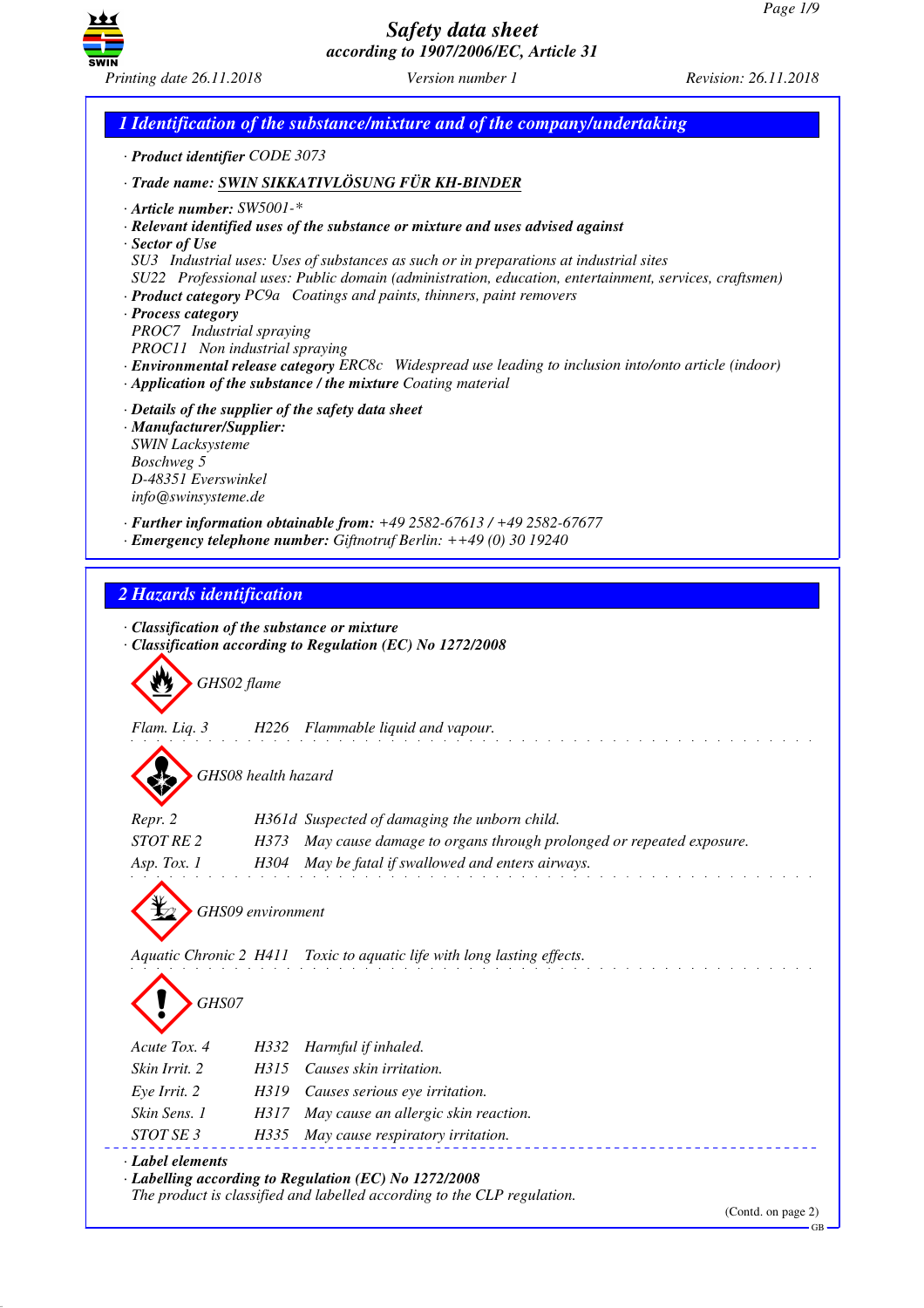

# *Trade name: SWIN SIKKATIVLÖSUNG FÜR KH-BINDER*

| · Hazard pictograms                                                                                            | (Contd. of page 1) |
|----------------------------------------------------------------------------------------------------------------|--------------------|
|                                                                                                                |                    |
|                                                                                                                |                    |
| GHS02<br>GHS08<br>GHS09<br>GHS07                                                                               |                    |
| · Signal word Danger                                                                                           |                    |
|                                                                                                                |                    |
| · Hazard-determining components of labelling:<br>xylene                                                        |                    |
| Hexansäure, 2-Ethyl-,Zinksalz, basisch                                                                         |                    |
| Bariumbis(2-ethylhexanoat)                                                                                     |                    |
| Hydrocarbons, C10-C13, n-alkanes, isoalkanes                                                                   |                    |
| cobalt(II) 2-ethylhexanoate                                                                                    |                    |
| · Hazard statements                                                                                            |                    |
| H226 Flammable liquid and vapour.                                                                              |                    |
| H332 Harmful if inhaled.                                                                                       |                    |
| H315 Causes skin irritation.                                                                                   |                    |
| H319 Causes serious eye irritation.                                                                            |                    |
| H317 May cause an allergic skin reaction.                                                                      |                    |
| H361d Suspected of damaging the unborn child.                                                                  |                    |
| H335 May cause respiratory irritation.                                                                         |                    |
| H373 May cause damage to organs through prolonged or repeated exposure.                                        |                    |
| H304 May be fatal if swallowed and enters airways.                                                             |                    |
| H411 Toxic to aquatic life with long lasting effects.                                                          |                    |
| · Precautionary statements                                                                                     |                    |
| P <sub>260</sub><br>Do not breathe mist/vapours/spray.                                                         |                    |
| P271<br>Use only outdoors or in a well-ventilated area.                                                        |                    |
| P <sub>280</sub><br>Wear protective gloves/protective clothing/eye protection/face protection.                 |                    |
| P301+P330+P331 IF SWALLOWED: rinse mouth. Do NOT induce vomiting.                                              |                    |
| P305+P351+P338 IF IN EYES: Rinse cautiously with water for several minutes. Remove contact lenses, if          |                    |
| present and easy to do. Continue rinsing.                                                                      |                    |
| IF exposed or if you feel unwell: Call a POISON CENTER or doctor/physician.<br>$P309 + P311$                   |                    |
| P501<br>Dispose of contents/container in accordance with local/regional/national/international<br>regulations. |                    |
| $\cdot$ Other hazards -                                                                                        |                    |
| · Results of PBT and vPvB assessment                                                                           |                    |
| · PBT: Not applicable.                                                                                         |                    |
| $\cdot v$ PvB: Not applicable.                                                                                 |                    |

# *3 Composition/information on ingredients*

*· Chemical characterisation: Mixtures*

*· Description: Mixture of substances listed below with nonhazardous additions.*

| $\cdot$ Dangerous components:                                      |                                                                                                                                 |                    |
|--------------------------------------------------------------------|---------------------------------------------------------------------------------------------------------------------------------|--------------------|
| CAS: 1330-20-7                                                     | xylene                                                                                                                          | 50-100%            |
| EINECS: 215-535-7                                                  | $\leftrightarrow$ Flam. Liq. 3, H226; $\leftrightarrow$ STOT RE 2, H373; Asp. Tox. 1,                                           |                    |
|                                                                    | Reg.nr.: 01-2119488216-32-XXXX   H304; Acute Tox. 4, H312; Acute Tox. 4, H332; Skin Irrit.                                      |                    |
|                                                                    | 2, H315; Eye Irrit. 2, H319; STOT SE 3, H335                                                                                    |                    |
| EC number: 918-481-9                                               | Hydrocarbons, C10-C13, n-alkanes, isoalkanes                                                                                    | $10 - 25%$         |
| Reg.nr.: 01-2119457273-39-XXXX $\sqrt{\sqrt{2}}$ Asp. Tox. 1, H304 |                                                                                                                                 |                    |
| CAS: 2457-01-4                                                     | Bariumbis(2-ethylhexanoat)                                                                                                      | $2.5 - 10\%$       |
|                                                                    | $\Diamond$ Acute Tox. 4, H302; Acute Tox. 4, H332                                                                               |                    |
| CAS: 85203-81-2                                                    | Hexansäure, 2-Ethyl-,Zinksalz, basisch                                                                                          | $2.5 - 10\%$       |
|                                                                    | Reg.nr.: 01-2119979093-30-XXXX & Repr. 2, H361d; $\Diamond$ Skin Irrit. 2, H315; Eye Irrit. 2, H319;<br>Aquatic Chronic 3, H412 |                    |
|                                                                    |                                                                                                                                 | (Contd. on page 3) |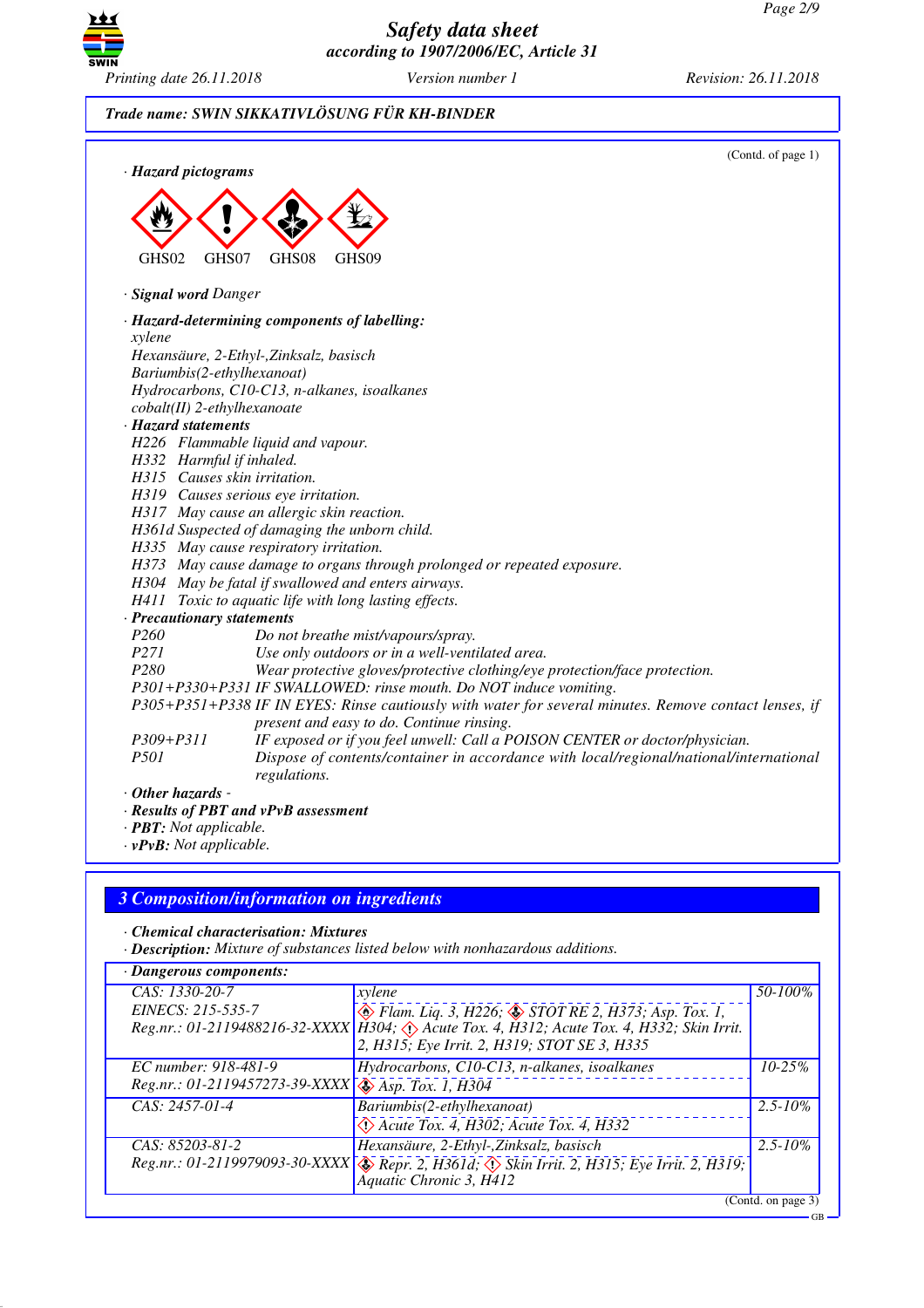

#### *Trade name: SWIN SIKKATIVLÖSUNG FÜR KH-BINDER*

|                                                                        |                                                                                                                                                                                                                                                                                                                                                                          | (Contd. of page 2) |
|------------------------------------------------------------------------|--------------------------------------------------------------------------------------------------------------------------------------------------------------------------------------------------------------------------------------------------------------------------------------------------------------------------------------------------------------------------|--------------------|
| $CAS: 123-86-4$<br>EINECS: 204-658-1<br>Reg.nr.: 01-2119485493-29-XXXX | n-butyl acetate<br>$\overline{\diamond}$ Flam. Liq. 3, H226, $\overline{\diamond}$ STOT SE 3, H336                                                                                                                                                                                                                                                                       | $2.5 - 10\%$       |
| CAS: 136-52-7<br>EINECS: 205-250-6                                     | $\cosh(t)$ 2-ethylhexanoate<br>$\leftrightarrow$ Repr. 2, H361f, $\leftrightarrow$ Aquatic Acute 1, H400; Aquatic<br>Reg.nr.: 01-2119524678-29-XXXX   Čhronic 1, H410; $\overrightarrow{$ Eye Irrit. 2, H319; Skin Sens. 1A, H317                                                                                                                                        | $2.5 - 10\%$       |
| $CAS: 149-57-5$<br>EINECS: 205-743-6<br>Reg.nr.: 01-2119488942-23-XXXX | 2-ethylhexanoic acid<br>$\bigotimes$ Repr. 2, H361d<br>$\mathcal{A}$ and the state $\mathcal{A}$ and $\mathcal{A}$ and $\mathcal{A}$ and $\mathcal{A}$ and $\mathcal{A}$ and $\mathcal{A}$ and $\mathcal{A}$ and $\mathcal{A}$ and $\mathcal{A}$ and $\mathcal{A}$ and $\mathcal{A}$ and $\mathcal{A}$ and $\mathcal{A}$ and $\mathcal{A}$ and $\mathcal{A}$ and $\math$ | $2.5 - 10\%$       |

*· Additional information: For the wording of the listed hazard phrases refer to section 16.*

#### *4 First aid measures*

- *· Description of first aid measures*
- *· General information: Personal protection for the First Aider.*
- *· After inhalation: Supply fresh air.*
- *Seek medical treatment in case of complaints.*
- *· After skin contact:*
- *Immediately wash with water and soap and rinse thoroughly.*
- *If skin irritation continues, consult a doctor.*
- *· After eye contact: Rinse opened eye for several minutes under running water.*
- *· After swallowing: Do not induce vomiting; call for medical help immediately.*
- *· Information for doctor:*
- *· Most important symptoms and effects, both acute and delayed No further relevant information available.*
- *· Indication of any immediate medical attention and special treatment needed*
- *No further relevant information available.*

## *5 Firefighting measures*

- *· Extinguishing media*
- *· Suitable extinguishing agents:*
- *CO2, powder or water spray. Fight larger fires with water spray or alcohol resistant foam.*
- *· For safety reasons unsuitable extinguishing agents: Water with full jet*
- *· Special hazards arising from the substance or mixture No further relevant information available.*
- *· Advice for firefighters*
- *· Protective equipment: Mouth respiratory protective device.*

#### *6 Accidental release measures*

- *· Personal precautions, protective equipment and emergency procedures Wear protective equipment. Keep unprotected persons away. Ensure adequate ventilation*
- *· Environmental precautions: Do not allow to enter sewers/ surface or ground water.*
- *· Methods and material for containment and cleaning up:*
- *Absorb with liquid-binding material (sand, diatomite, acid binders, universal binders, sawdust). Dispose contaminated material as waste according to item 13.*
- *· Reference to other sections*
- *See Section 7 for information on safe handling.*

*See Section 8 for information on personal protection equipment.*

(Contd. on page 4)

GB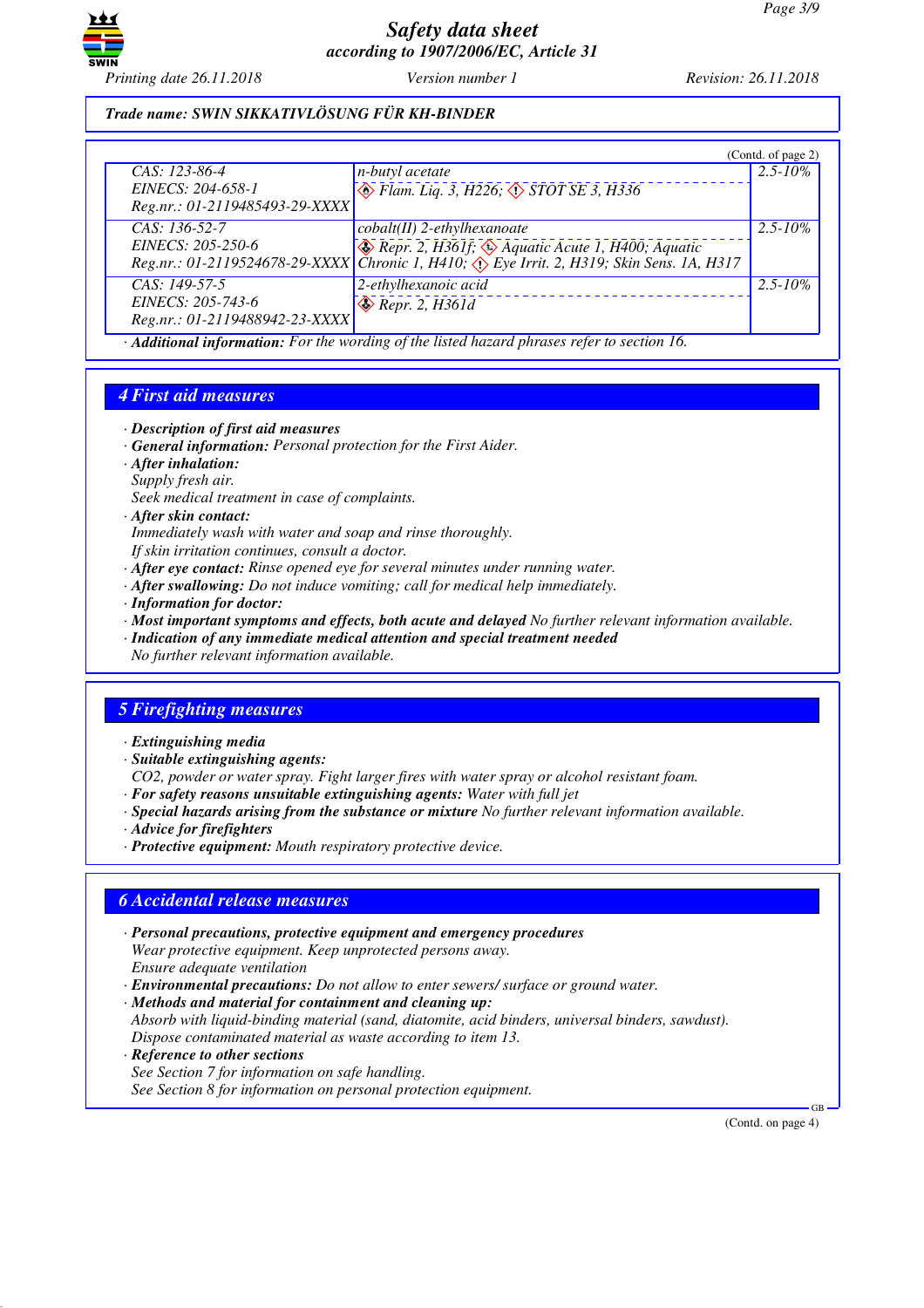

#### *Trade name: SWIN SIKKATIVLÖSUNG FÜR KH-BINDER*

(Contd. of page 3)

#### *7 Handling and storage*

#### *· Handling:*

- *· Precautions for safe handling Ensure good ventilation/exhaustion at the workplace. Restrict the quantity stored at the work place.*
- *· Information about fire and explosion protection: Fumes can combine with air to form an explosive mixture. Flammable gas-air mixtures may form in empty receptacles. Keep ignition sources away - Do not smoke. Use explosion-proof apparatus / fittings and spark-proof tools. Protect against electrostatic charges.*
- *· Conditions for safe storage, including any incompatibilities*
- *· Storage:*
- *· Requirements to be met by storerooms and receptacles: Provide solvent resistant, sealed floor.*

*Suitable material for receptacles and pipes: steel or stainless steel.*

- *· Information about storage in one common storage facility: Not required.*
- *· Further information about storage conditions: Keep container tightly sealed.*
- *· Specific end use(s) No further relevant information available.*

*8 Exposure controls/personal protection*

*· Additional information about design of technical facilities: No further data; see item 7.*

*· Control parameters*

*· Ingredients with limit values that require monitoring at the workplace:*

*123-86-4 n-butyl acetate*

*WEL Short-term value: 966 mg/m³, 200 ppm Long-term value: 724 mg/m³, 150 ppm*

*· Additional information: The lists valid during the making were used as basis.*

*· Exposure controls*

- *· Personal protective equipment:*
- *· General protective and hygienic measures:*
- *Keep away from foodstuffs, beverages and feed. Immediately remove all soiled and contaminated clothing Wash hands before breaks and at the end of work. Do not inhale gases / fumes / aerosols. Avoid contact with the eyes and skin.*
- *· Respiratory protection:*

*Use suitable respiratory protective device in case of insufficient ventilation. In case of brief exposure or low pollution use respiratory filter device. In case of intensive or longer exposure use self-contained respiratory protective device. Filter A2/P2*

*· Protection of hands:*

*Only use chemical-protective gloves with CE-labelling of category III.*



\_S*Protective gloves*

*Preventive skin protection by use of skin-protecting agents is recommended.*

#### *· Material of gloves*

*The selection of the suitable gloves does not only depend on the material, but also on further marks of quality and varies from manufacturer to manufacturer. As the product is a preparation of several substances, the resistance of the glove material can not be exactly calculated in advance and has therefore to be checked prior to the application.*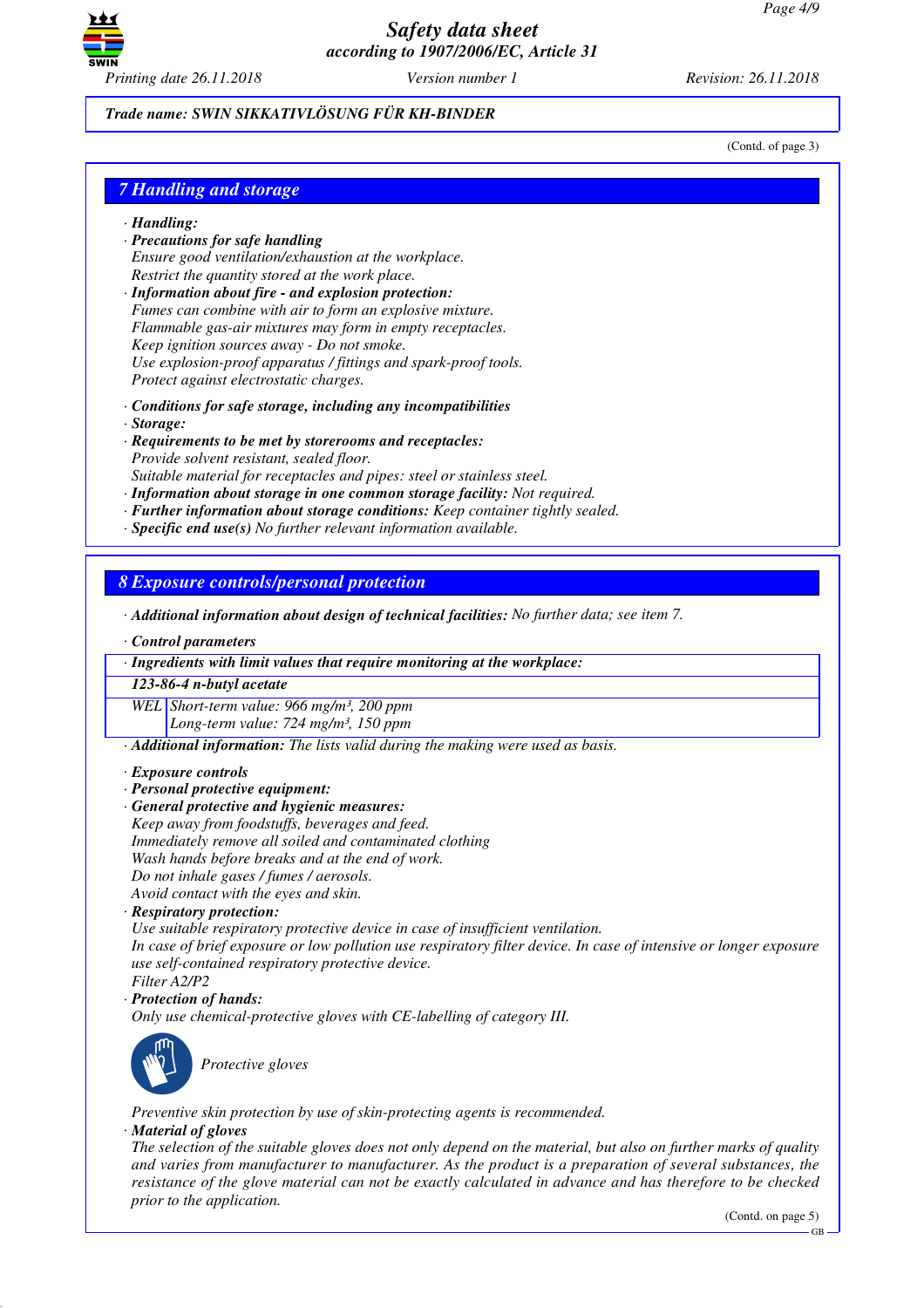GB



*Safety data sheet according to 1907/2006/EC, Article 31*

# *Trade name: SWIN SIKKATIVLÖSUNG FÜR KH-BINDER*

| Nitrile rubber (Ansell Sol-Vex®)<br>Recommended thickness of the material: $\geq 0.4$ mm<br>· Penetration time of glove material<br>Value for the permeation: Level $\leq$ 1<br>observed.<br>HPPE-laminatet film (Ansell Barrier®)<br>$\cdot$ Eye protection:<br>Tightly sealed goggles<br>$\cdot$ Body protection: | (Contd. of page 4)<br>As protection from splashes gloves made of the following materials are suitable:<br>The exact break through time has to be found out by the manufacturer of the protective gloves and has to be<br>$\cdot$ For the permanent contact => 480 minutes gloves made of the following materials are suitable: |
|---------------------------------------------------------------------------------------------------------------------------------------------------------------------------------------------------------------------------------------------------------------------------------------------------------------------|--------------------------------------------------------------------------------------------------------------------------------------------------------------------------------------------------------------------------------------------------------------------------------------------------------------------------------|
| Protective clothing, anti-static (TYVEK® CLASSIC PLUS)<br>Safety shoes/boots, antstatic                                                                                                                                                                                                                             |                                                                                                                                                                                                                                                                                                                                |
|                                                                                                                                                                                                                                                                                                                     |                                                                                                                                                                                                                                                                                                                                |
| <b>9 Physical and chemical properties</b>                                                                                                                                                                                                                                                                           |                                                                                                                                                                                                                                                                                                                                |
|                                                                                                                                                                                                                                                                                                                     |                                                                                                                                                                                                                                                                                                                                |
| · Information on basic physical and chemical properties<br><b>General Information</b>                                                                                                                                                                                                                               |                                                                                                                                                                                                                                                                                                                                |
| $\cdot$ Appearance:                                                                                                                                                                                                                                                                                                 |                                                                                                                                                                                                                                                                                                                                |
| Form:                                                                                                                                                                                                                                                                                                               | Fluid                                                                                                                                                                                                                                                                                                                          |
| Colour:<br>$\cdot$ Odour:                                                                                                                                                                                                                                                                                           | Colourless<br>Aromatic                                                                                                                                                                                                                                                                                                         |
| · Odour threshold:                                                                                                                                                                                                                                                                                                  | Not determined.                                                                                                                                                                                                                                                                                                                |
| $\cdot$ pH-value                                                                                                                                                                                                                                                                                                    | Not applicable.                                                                                                                                                                                                                                                                                                                |
| · Change in condition<br><b>Melting point/freezing point:</b><br>Initial boiling point and boiling range: $124 °C$                                                                                                                                                                                                  | Undetermined.                                                                                                                                                                                                                                                                                                                  |
| · Flash point:                                                                                                                                                                                                                                                                                                      | 23 - 60 °C                                                                                                                                                                                                                                                                                                                     |
| · Flammability (solid, gas):                                                                                                                                                                                                                                                                                        | Not applicable.                                                                                                                                                                                                                                                                                                                |
| · Ignition temperature:                                                                                                                                                                                                                                                                                             | 230 $^{\circ}C$                                                                                                                                                                                                                                                                                                                |
| · Decomposition temperature:                                                                                                                                                                                                                                                                                        | Not determined.                                                                                                                                                                                                                                                                                                                |
| · Auto-ignition temperature:                                                                                                                                                                                                                                                                                        | Product is not selfigniting.                                                                                                                                                                                                                                                                                                   |
| $\cdot$ Explosive properties:                                                                                                                                                                                                                                                                                       | Product is not explosive. However, formation of explosive air/<br>vapour mixtures are possible.                                                                                                                                                                                                                                |
| · Explosion limits:<br>Lower:<br><b>Upper:</b>                                                                                                                                                                                                                                                                      | $1.1$ Vol %<br>7 Vol %                                                                                                                                                                                                                                                                                                         |
| $\cdot$ Vapour pressure at 20 °C:                                                                                                                                                                                                                                                                                   | $6.7$ $hPa$                                                                                                                                                                                                                                                                                                                    |
| · Density<br>· Relative density<br>· Vapour density<br>· Evaporation rate                                                                                                                                                                                                                                           | $0.88 - 0.98$ g/ml<br>Not determined.<br>Not determined.<br>Not determined.                                                                                                                                                                                                                                                    |
| · Solubility in / Miscibility with<br>water:                                                                                                                                                                                                                                                                        | Not miscible or difficult to mix.                                                                                                                                                                                                                                                                                              |
| · Partition coefficient: n-octanol/water:                                                                                                                                                                                                                                                                           | Not determined.                                                                                                                                                                                                                                                                                                                |
|                                                                                                                                                                                                                                                                                                                     | (Contd. on page 6)                                                                                                                                                                                                                                                                                                             |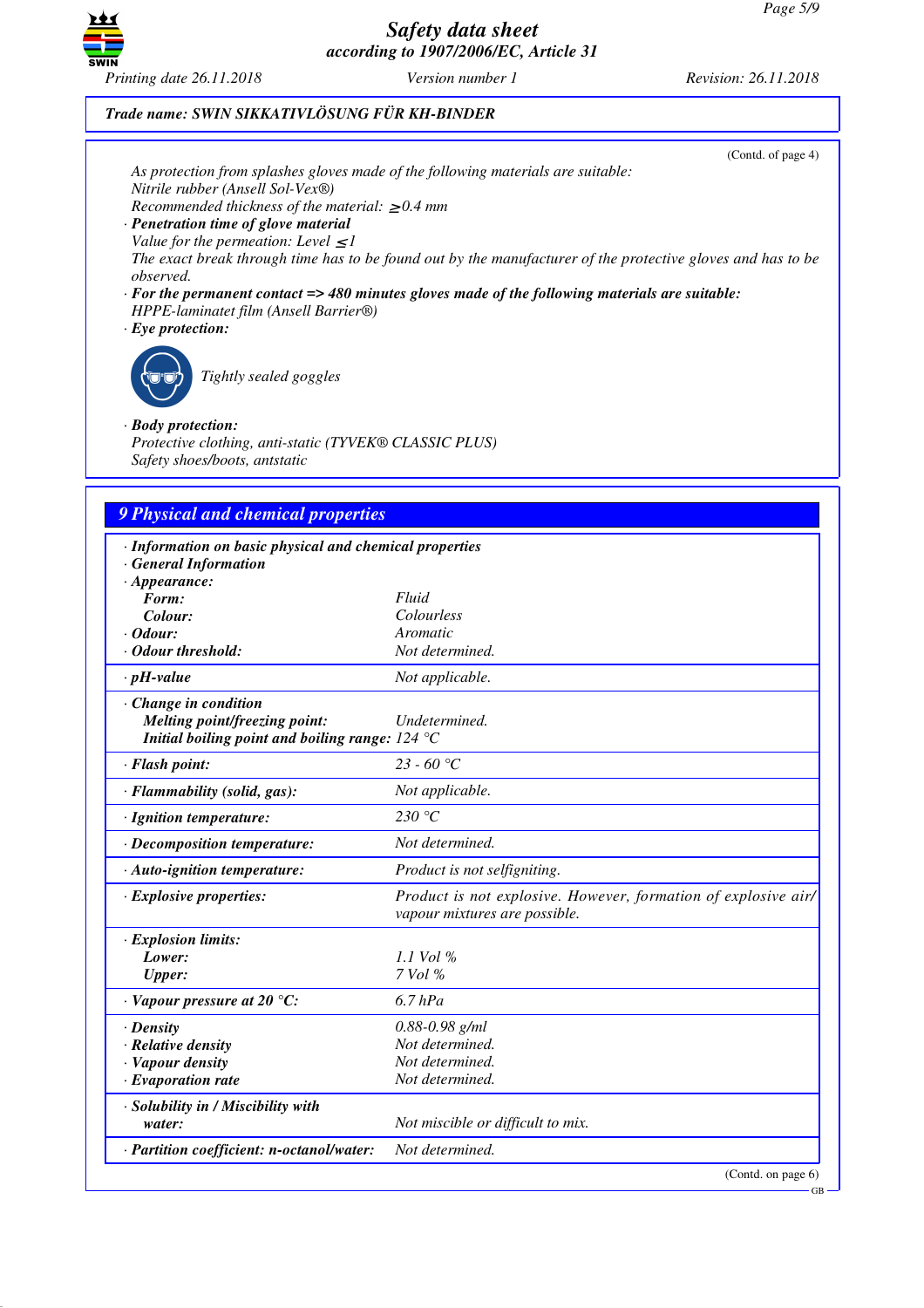

(Contd. of page 5)

#### *Trade name: SWIN SIKKATIVLÖSUNG FÜR KH-BINDER*

*· Viscosity:*

- 
- 
- 

*Dynamic: Not determined. Kinematic at 20 °C: 12 s (DIN 53211/4) · Other information No further relevant information available.*

## *10 Stability and reactivity*

*· Reactivity No further relevant information available.*

- *· Chemical stability*
- *· Thermal decomposition / conditions to be avoided: No decomposition if used according to specifications.*
- *· Possibility of hazardous reactions No dangerous reactions known.*

*· Conditions to avoid No further relevant information available.*

- *· Incompatible materials: No further relevant information available.*
- *· Hazardous decomposition products: No dangerous decomposition products known.*

## *11 Toxicological information*

*· Information on toxicological effects*

- *· Acute toxicity*
- *Harmful if inhaled.*

#### *· LD/LC50 values relevant for classification:*

*1330-20-7 xylene*

*Oral LD50 4,300 mg/kg (rat)*

*Dermal LD50 2,000 mg/kg (rabbit)*

*149-57-5 2-ethylhexanoic acid*

*Oral LD50 3,000 mg/kg (rat)*

*Dermal LD50 1,260 mg/kg (rabbit)*

- *· Primary irritant effect:*
- *· Skin corrosion/irritation*
- *Causes skin irritation.*
- *· Serious eye damage/irritation*

*Causes serious eye irritation.*

- *· Respiratory or skin sensitisation*
- *May cause an allergic skin reaction.*
- *· CMR effects (carcinogenity, mutagenicity and toxicity for reproduction)*
- *· Germ cell mutagenicity Based on available data, the classification criteria are not met.*
- *· Carcinogenicity Based on available data, the classification criteria are not met.*
- *· Reproductive toxicity*
- *Suspected of damaging the unborn child.*
- *· STOT-single exposure*
- *May cause respiratory irritation.*
- *· STOT-repeated exposure*
- *May cause damage to organs through prolonged or repeated exposure.*
- *· Aspiration hazard*
- *May be fatal if swallowed and enters airways.*

## *12 Ecological information*

- *· Toxicity*
- *· Aquatic toxicity: No further relevant information available.*
- *· Persistence and degradability No further relevant information available.*

(Contd. on page 7)

GB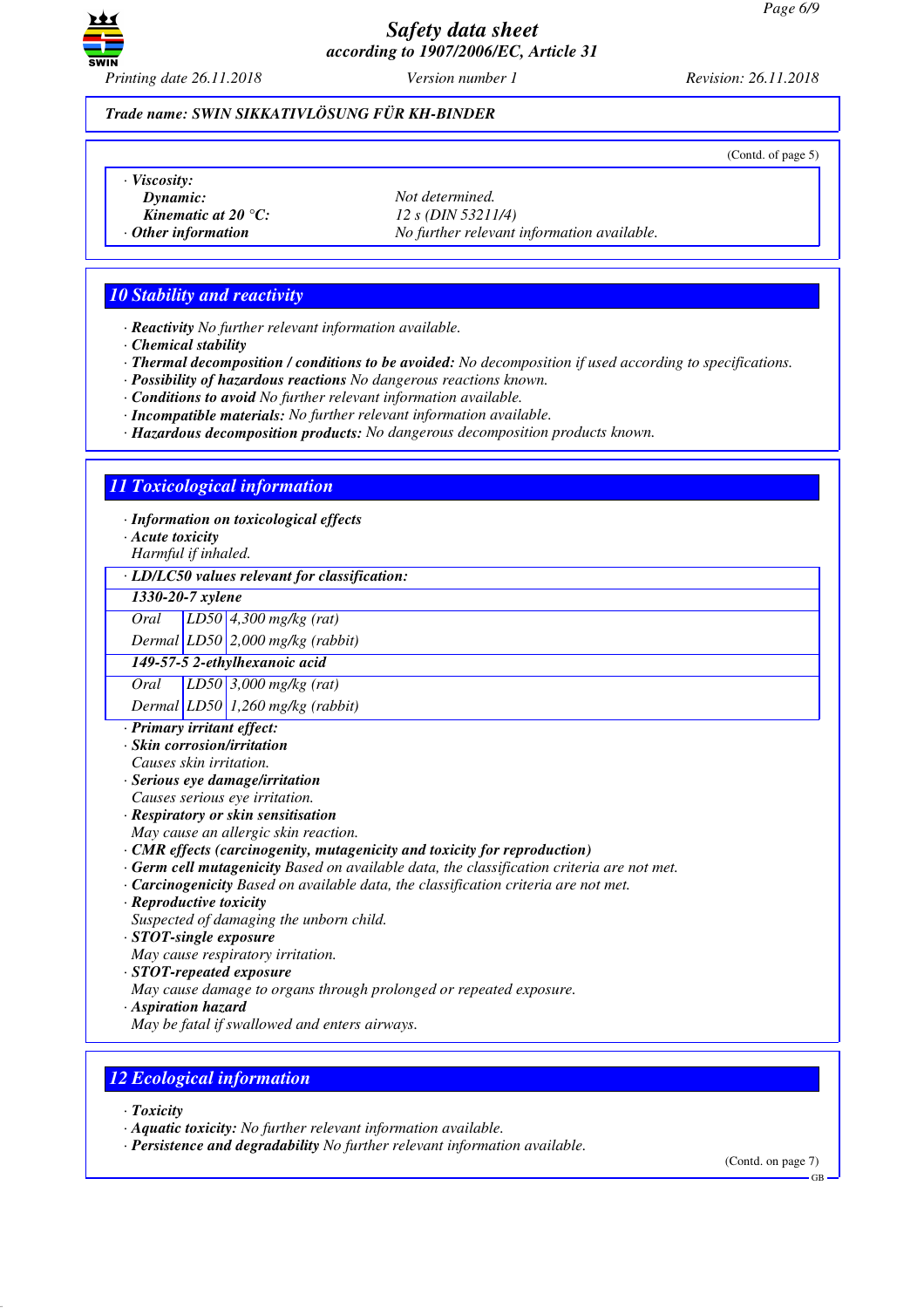

#### *Trade name: SWIN SIKKATIVLÖSUNG FÜR KH-BINDER*

(Contd. of page 6)

- *· Behaviour in environmental systems:*
- *· Bioaccumulative potential No further relevant information available.*
- *· Mobility in soil No further relevant information available.*
- *· Ecotoxical effects:*
- *· Remark: Toxic for fish*
- *· Additional ecological information:*
- *· General notes:*

*Water hazard class 2 (German Regulation) (Self-assessment): hazardous for water Do not allow product to reach ground water, water course or sewage system. Also poisonous for fish and plankton in water bodies.*

- *· Results of PBT and vPvB assessment*
- *· PBT: Not applicable.*
- *· vPvB: Not applicable.*
- *· Other adverse effects No further relevant information available.*

#### *13 Disposal considerations*

*· Waste treatment methods*

*· Recommendation*

*Must not be disposed together with household garbage. Do not allow product to reach sewage system.*

*· European waste catalogue*

|          | 08 00 00   WASTES FROM THE MANUFACTURE, FORMULATION, SUPPLY AND USE (MFSU) OF               |
|----------|---------------------------------------------------------------------------------------------|
|          | COATINGS (PAINTS, VARNISHES AND VITREOUS ENAMELS), ADHESIVES, SEALANTS                      |
|          | <b>AND PRINTING INKS</b>                                                                    |
| 08 01 00 | wastes from MFSU and removal of paint and varnish                                           |
|          | 08 01 11* waste paint and varnish containing organic solvents or other dangerous substances |

*· Uncleaned packaging:*

*15 00 00: WASTE PACKAGING; ABSORBENTS, WIPING CLOTHS, FILTER MATERIALS AND PROTECTIVE CLOTHING NOT OTHERWISE SPECIFIED*

*15 01 00: packaging (including separately collected municipal packaging waste)*

*15 01 10\*: packaging containing residues of or contaminated by dangerous substances*

*· Recommendation: Disposal must be made according to official regulations.*

# *14 Transport information · UN-Number*

| · ADR, IMDG, IATA                  | <i>UN1263</i>                                                              |
|------------------------------------|----------------------------------------------------------------------------|
| $\cdot$ UN proper shipping name    |                                                                            |
| $\cdot$ ADR                        | 1263 PAINT RELATED MATERIAL,                                               |
|                                    | ENVIRONMENTALLY HAZARDOUS                                                  |
| $\cdot$ IMDG                       | PAINT RELATED MATERIAL (cobalt(II) 2-<br>ethylhexanoate), MARINE POLLUTANT |
| $\cdot$ JATA                       | PAINT RELATED MATERIAL                                                     |
| $\cdot$ Transport hazard class(es) |                                                                            |
| $\cdot$ ADR, IMDG                  |                                                                            |
|                                    |                                                                            |
| $\cdot$ Class                      | 3 Flammable liquids.                                                       |
|                                    | (Contd. on page 8)                                                         |
|                                    | ∙GB                                                                        |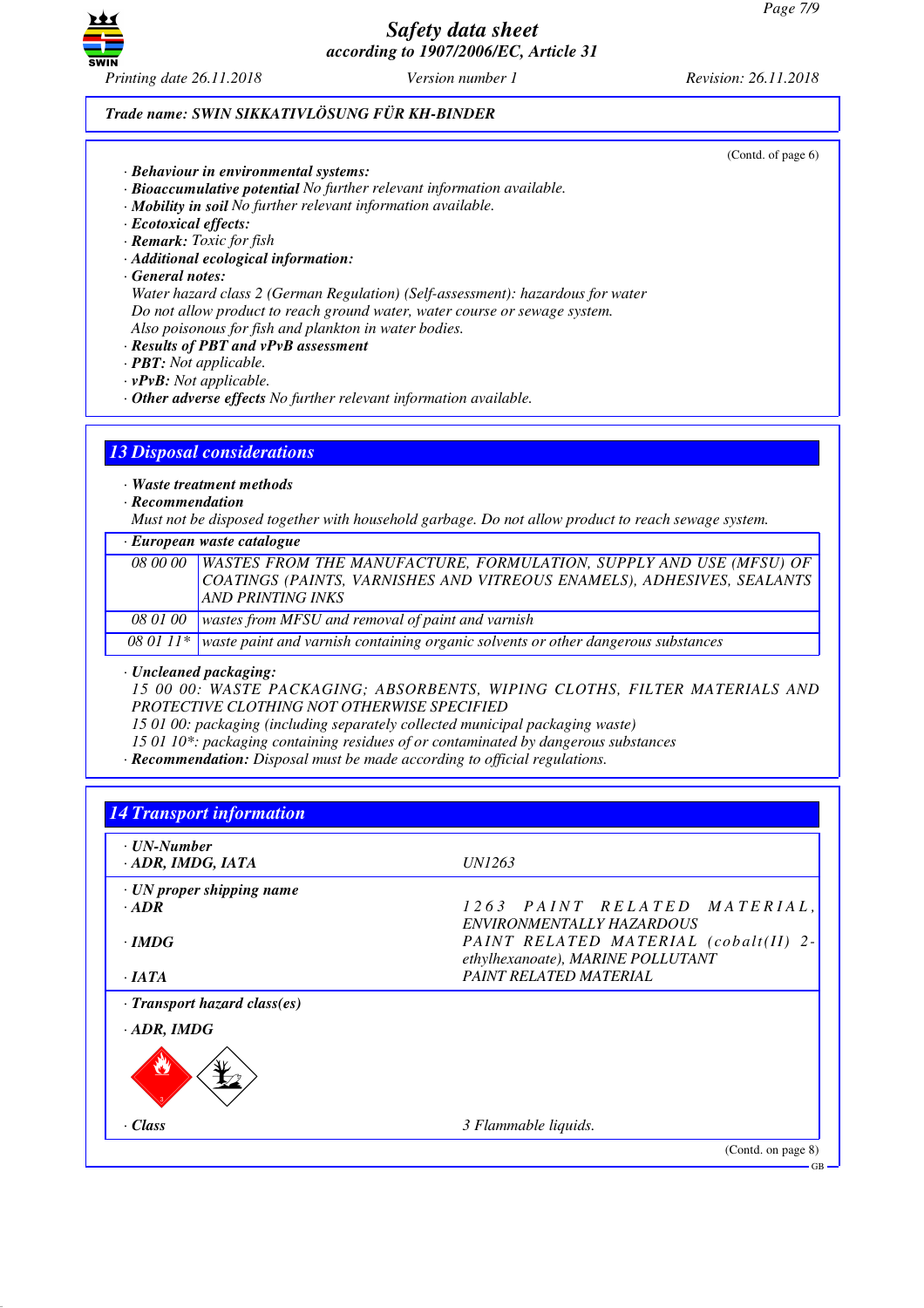

## *Trade name: SWIN SIKKATIVLÖSUNG FÜR KH-BINDER*

|                                                                                     | (Contd. of page 7)                                                                                                            |
|-------------------------------------------------------------------------------------|-------------------------------------------------------------------------------------------------------------------------------|
| · Label                                                                             | $\mathfrak{Z}$                                                                                                                |
| $\cdot$ <i>IATA</i>                                                                 |                                                                                                                               |
|                                                                                     |                                                                                                                               |
| $\cdot$ Class                                                                       | 3 Flammable liquids.                                                                                                          |
| · Label                                                                             | 3                                                                                                                             |
| · Packing group<br>· ADR, IMDG, IATA                                                | Ш                                                                                                                             |
| · Environmental hazards:<br>· Marine pollutant:                                     | Product contains environmentally hazardous<br>substances: cobalt(II) 2-ethylhexanoate<br>Yes                                  |
| · Special marking (ADR):                                                            | Symbol (fish and tree)<br>Symbol (fish and tree)                                                                              |
| · Special precautions for user<br>· Danger code (Kemler):<br>· EMS Number:          | Warning: Flammable liquids.<br>30<br>$F-E,S-E$                                                                                |
| · Stowage Category                                                                  | A                                                                                                                             |
| · Transport in bulk according to Annex II of Marpol<br>and the IBC Code             | Not applicable.                                                                                                               |
| · Transport/Additional information:                                                 |                                                                                                                               |
| $\cdot$ ADR<br>$\cdot$ Limited quantities (LQ)<br>$\cdot$ Excepted quantities (EQ)  | <i>5L</i><br>Code: El<br>Maximum net quantity per inner packaging: 30 ml<br>Maximum net quantity per outer packaging: 1000 ml |
| · Transport category<br>· Tunnel restriction code                                   | 3<br>D/E                                                                                                                      |
| $\cdot$ IMDG<br>$\cdot$ Limited quantities (LQ)<br>$\cdot$ Excepted quantities (EQ) | 5L<br>Code: E1<br>Maximum net quantity per inner packaging: 30 ml<br>Maximum net quantity per outer packaging: 1000 ml        |
| · UN "Model Regulation":                                                            | UN 1263 PAINT RELATED MATERIAL, 3, III,<br>ENVIRONMENTALLY HAZARDOUS                                                          |

# *15 Regulatory information*

*· Safety, health and environmental regulations/legislation specific for the substance or mixture*

- *· REGULATION (EC) No 1907/2006 ANNEX XVII Conditions of restriction: 3*
- *· Chemical safety assessment: A Chemical Safety Assessment has not been carried out.*

#### *16 Other information*

*This information is based on our present knowledge. However, this shall not constitute a guarantee for any specific product features and shall not establish a legally valid contractual relationship.*

#### *· Relevant phrases*

*H226 Flammable liquid and vapour.*

*H302 Harmful if swallowed.*

*H304 May be fatal if swallowed and enters airways.*

(Contd. on page 9)

GB